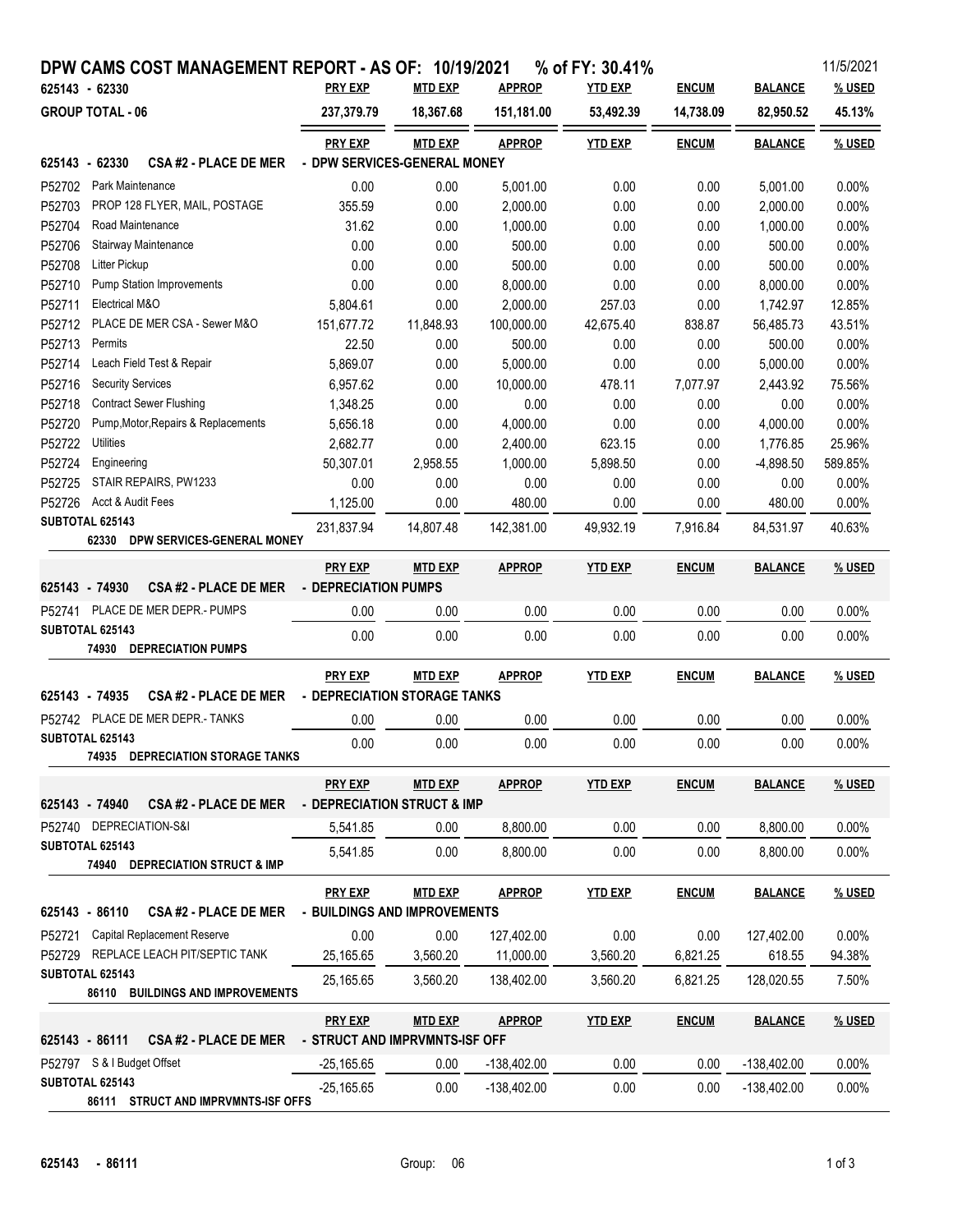| 11/5/2021<br>DPW CAMS COST MANAGEMENT REPORT - AS OF: 10/19/2021<br>% of FY: $30.41\%$ |                |           |               |           |              |                |        |  |
|----------------------------------------------------------------------------------------|----------------|-----------|---------------|-----------|--------------|----------------|--------|--|
| 625143 - 86111                                                                         | <b>PRY EXP</b> | MTD EXP   | <b>APPROP</b> | YTD EXP   | <b>ENCUM</b> | <b>BALANCE</b> | % USED |  |
| TOTAL 625143 CSA #2 - PLACE DE MER                                                     | 237.379.79     | 18.367.68 | 151.181.00    | 53.492.39 | 14.738.09    | 82.950.52      | 45.13% |  |